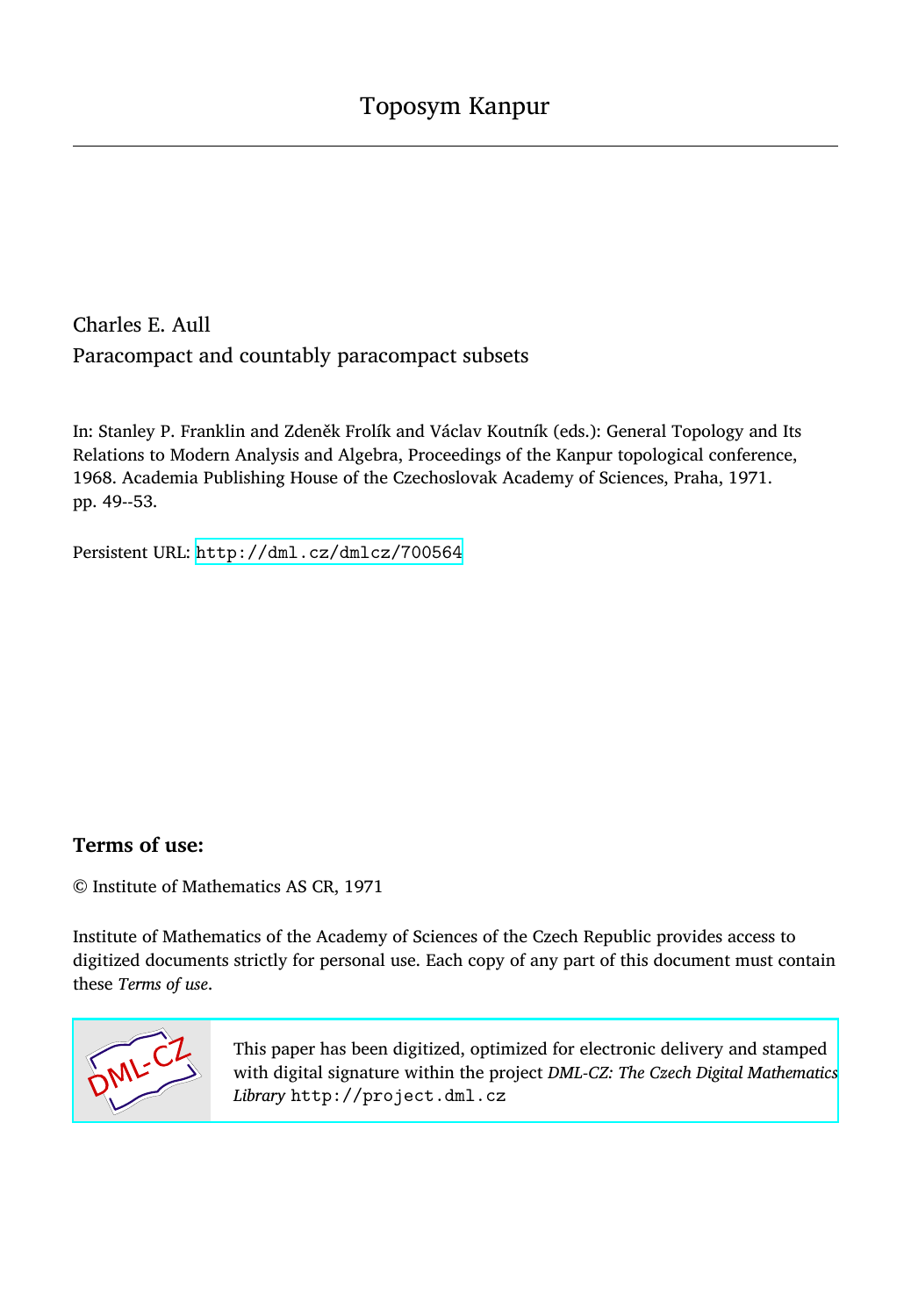# PARACOMPACT AND COUNTABLY PARACOMPACT **SUBSETS**

C. E. AULL

Blacksburg

This paper is a summary of results of the author concerning various types of paracompact and countably paracompact subsets in references  $\lceil 1 \rceil$  through  $\lceil 4 \rceil$ . A few new results are also included, especially in regard to closure preserving and cushioned refinements.

**Definition 1.** A subset M of a topological space  $(X, \mathcal{T})$  is  $\alpha$ -paracompact  $(σ\text{-}paracompack)$  if every open cover by members of  $\mathcal T$  has an open locally finite ( $\sigma$ -locally finite) refinement by members of  $\mathcal{T}$ .

**Definition 2.** A subset M of a topological space  $(X, \mathcal{T})$  is a-countably para*compact if every countable open cover by members of*  $\mathcal T$  *has an open locally finite refinement by members of*  $\mathcal{T}$ *.* 

In the above definitions the refinements are locally finite or  $\sigma$ -locally finite with respect to all points of *X* and not just points of M.

**Definition 3.** A subset M of a topological space is  $\beta$ -paracompact ( $\beta$ -countably *paracompact) if M is a paracompact (countably paracompact) subspace.* 

The following definition is also useful.

**Definition** 4. *A subset M of a topological space is a-collectionwise normal if for every discrete family*  $\{D_a\}$ ,  $D_a \subset M$ , there is a pairwise disjoint family *of open sets*  ${G_a}$ *such that*  $D_a \subset G_a$  *for every a.* 

Again in the last definition the terms discrete and open refer to the topology of the space and not to the relative topology of  $M$ . Clearly every subset of a collectionwise normal space is  $\alpha$ -collectionwise normal. For relations between  $\alpha$ - and  $\beta$ -collectionwise normal subsets (collectionwise normal subspaces) see [2].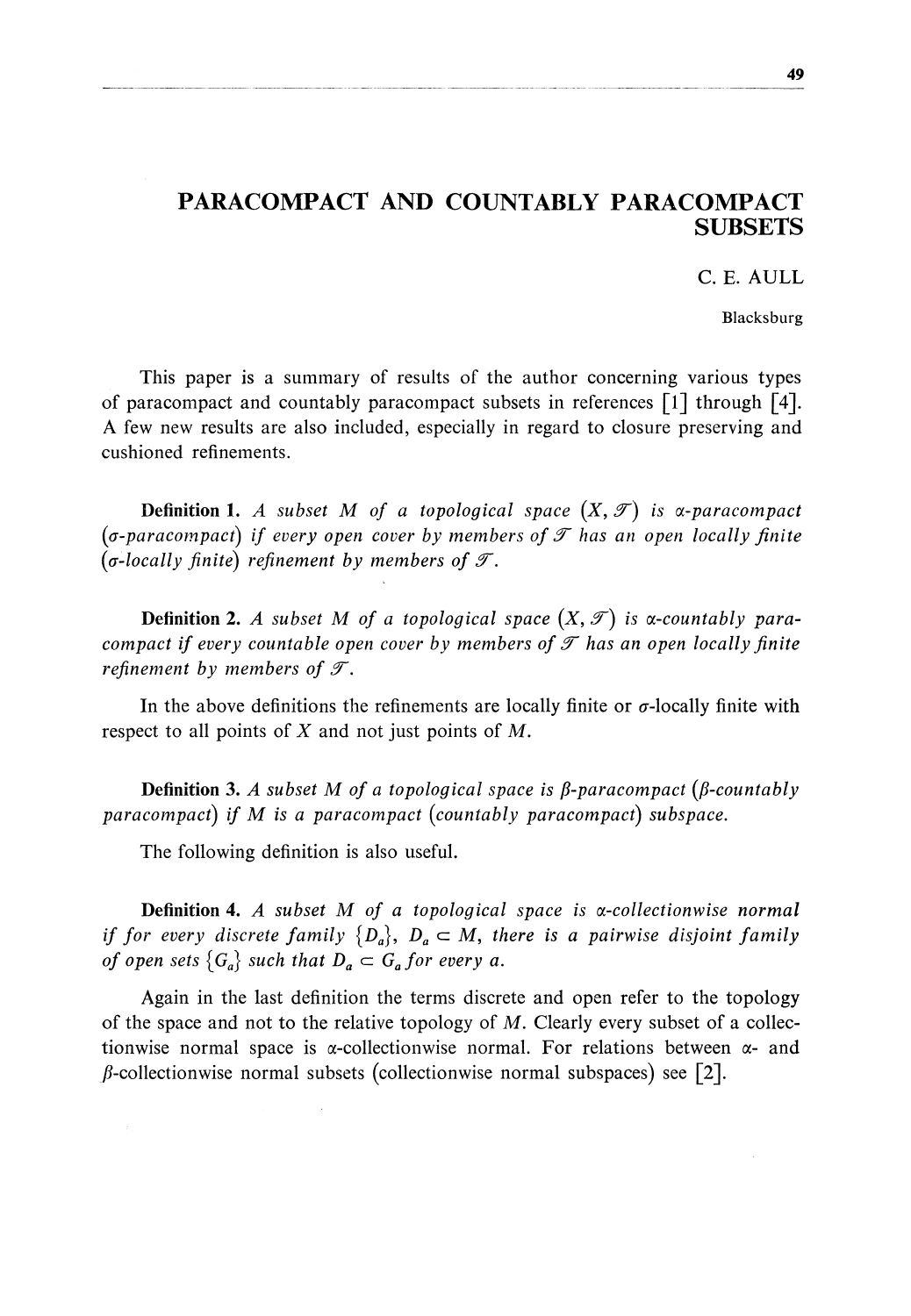### **Summary and Some Related Results**

In  $\lceil 3 \rceil$  it was shown that the following relations are satisfied for a subset M of a topological space  $(X, \mathcal{T})$ 

- (1) In a regular space  $\alpha$ -P  $\rightarrow \sigma$ -P  $\rightarrow \beta$ -P.
- (2) In any topological space  $\alpha$ -CP  $\rightarrow \beta$ -CP.
- (3) In a normal space with M closed  $\beta$ -CP  $\rightarrow \alpha$ -CP.
- (4) In a topological space  $\sigma$ -P +  $\alpha$ -CP  $\leftrightarrow \alpha$ -P.
- (5) In a regular normal space for M closed  $\sigma$ -P  $\rightarrow \alpha$ -P.
- (6) In a regular normal space  $\beta$ -P +  $\alpha$ -CN + generalized  $F_{\sigma} \leftrightarrow \sigma$ -paracompactness (note the proof from left to right is given in [2]).

In the above CN, CP, and P stand for collectionwise normal, countably paracompact, and paracompact respectively.

In (3) and (5) we may replace "closed" by "generalized closed".

**Definition 5.** *A subset M of* a *topological space is a generalized closed set if for every open set G such that*  $M \subset G$  there exists a closed set F such that  $M \subset G$  $\subset F\subset G$ .

Clearly in a  $T_1$  space every generalized closed set is closed.

**Theorem 1.** *A generalized closed subset of a compact*, CP, P *space is compact*, a-CP, a-P *respectively.* 

**Theorem 2.** Let M be a dense generalized closed  $\beta$ -CP subset of a normal *space*  $(X, \mathcal{T})$ *. Then*  $(X, \mathcal{T})$  *is* CP.

Proof. We first prove that M is a normal subspace. The intersection of a closed and a generalized closed subset is a generalized closed subset. So if *H* is closed in M, then *H* is a generalized closed subset of *X.* Let *A* and *B* be closed in M and disjoint. Then  $A = M \cap F$  where *F* is closed in *X*. Since *B* is a generalized closed set there exists a  $\mathscr{T}$ -closed set *C*,  $B \subset C \subset \sim F$ . The normality of M follows. Let  $\{U_n\}$  be a countable open cover of *X*. Let  $\{H_n\}$  be a countable relatively closed locally finite refinement of  $\{M \cap U_n\}$ .  $\{H_n\}$  is locally finite with respect to all points of *X* as well as those of M. For if  $a \in \sim M$ , then there exists  $b \in M$  such that  $b \in \bar{a}$ , since X is the only closed and hence the only open set containing  $M$ . There exists a neighborhood of *b* and hence a neighborhood of *a* intersecting only a finite number of members of  $\{H_n\}$ . For each  $n, \sim \overline{H}_n \cup U_n = X$  since M is dense and a generalized closed set. So  $\{\overline{H}_n\}$  is a  $\mathcal{T}$ -closed refinement of  $\{U_n\}.$ 

**Сo**r**ollar**y 2. F*or* M *a generalized closed set of a normal (normal reguîar) space*  $\beta$ -CP  $\rightarrow \alpha$ -CP,  $(\sigma$ -P  $\rightarrow \alpha$ -P).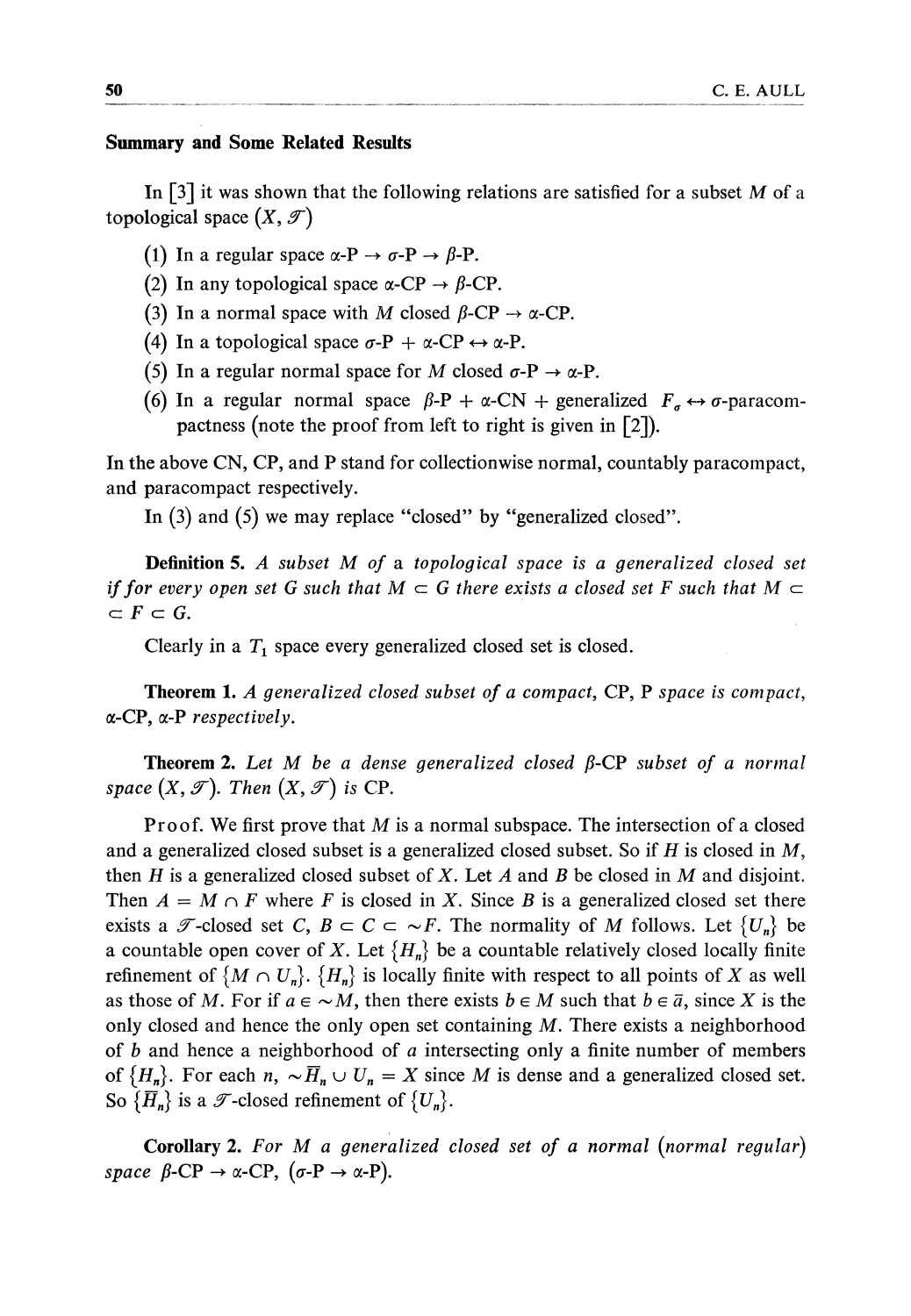**Theoгem 3.** *In a regular paracompact (compact) space every* a-P *(compact) subset is a generalized closed set.* 

Proof. Similar to Theorem 11 of [3].

**Corollar**y **ЗA.** *In a pseudometrizable or regular paracompact (compact) space the generalized closed sets and the* a-P *(compact) subsets are identical.* 

**Corollary 3B.** In a  $T_2$  paracompact space the  $\alpha$ -P and closed sets are identical.

More generally it was shown in  $\lceil 3 \rceil$  that a closed subset of the interior of a closed  $\beta$ -P subset is  $\alpha$ -P.

Recently Alo and Shapiro have proved a related result.

**Theorem 4.** If F is an  $\alpha$ -P subset of the closed subspace S of  $(X, \mathcal{T})$  and if there *exists an open set G in X such that*  $F \subset G \subset S$  *then F is a-paracompact in X*.

## **Closure Preserving and Cushioned Refinements**

Michael introduced closure preserving refinements in  $\lceil 6 \rceil$  and cushioned refinements in [7] in connection with equivalent formulations of paracompactness.

**Theorem 5.** For regular normal space  $(X, \mathcal{T})$  the following are satisfied for *a subset M.* 

 $(a) \leftrightarrow (b) \leftrightarrow (c) \leftarrow (d) \leftrightarrow (e) \leftrightarrow (f)$ 

*If M* is a generalized closed set (c)  $\rightarrow$  (d).

- (a) M is *a-paracompact.*
- (b) every  $\mathcal{T}\text{-open cover of }M$  has an  $(X,\mathcal{T})$   $\sigma$ -closure preserving  $\mathcal{T}\text{-open}$ *refinement.*
- (c) every  $\mathscr T$ -open cover of M has an  $(X,\mathscr T)$   $\mathscr T$ -open  $\sigma$ -cushioned refinement. The closures in the definition of cushioned refinement are  $\mathcal T$ -closures.
- (d) M *is a-paracompact.*
- (e) every *T*-open cover of M has a *T*-open  $(X, \mathcal{T})$  closure preserving refine*ment.*
- (f) every  $\mathcal T$ -open cover of M has a  $\mathcal T$ -open cushioned refinement. Again as *in* (c) *closures are*  $\mathcal{T}$ -*closures.*

**Proof.** (a)  $\rightarrow$  (b)  $\rightarrow$  (c), (d)  $\rightarrow$  (e)  $\rightarrow$  (f)  $\rightarrow$  (c), are immediate. Similar to Theorems 8 and 11 of [3], we can show that M is  $\alpha$ -CN and a generalized  $F_a$  if it satisfies (c). By a result of Michael  $\lceil 7 \rceil$  *M* is  $\beta$ -P and is hence  $\sigma$ -P by (6) above, so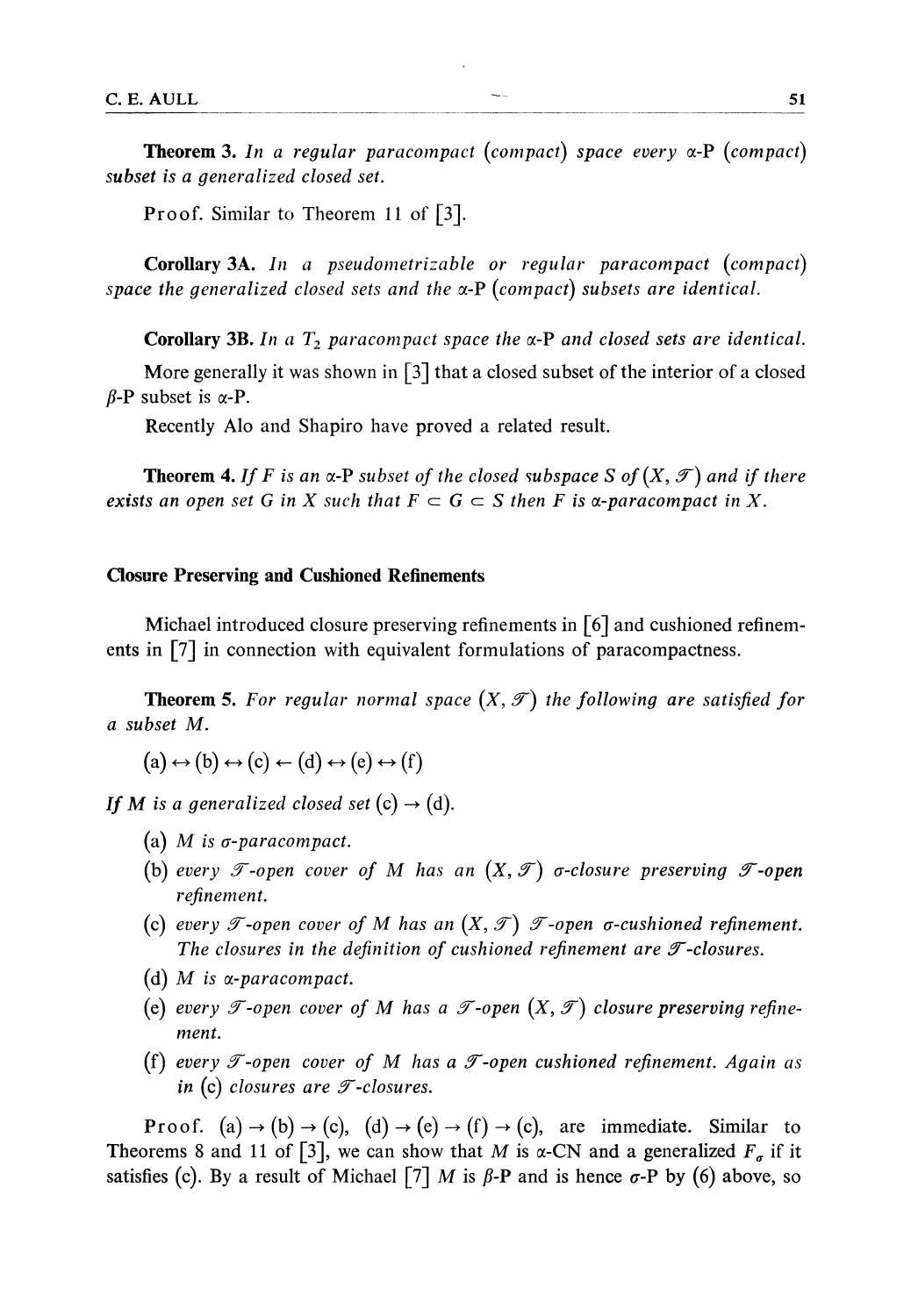$(c) \rightarrow (a)$ . Similar to Theorem 3 we can show that a set satisfying (f) is a generalized closed set in which case (a)  $\rightarrow$  (d) by Corollary 2.

### Some Properties of  $\alpha$ -Countably Paracompact Subsets

An  $E_1$  space is a topological space such that every point is the intersection of a countable number of closed neighborhoods.

**Theorem 6.** *An a-countably paracompact subset of an E<sup>t</sup> space is closed.* 

Proof. See [1].

**Corollar**y **6A.** *Every countably compact E<sup>t</sup> space is maximally countably compact and minimally E<sub>1</sub>.* 

Proof. See  $[1]$ .

**Definition 6.** *A topological space is locally countably paracompact if every point has an oc-countably paracompact neighborhood.* 

**Corollary 6B.** Every locally countably paracompact  $E_1$  space is  $T_3$ .

Proof. See [1].

**Corollar**y **6C.** *A T2 space is metrizable if and only if it is locally countably paracompact and has a a-locally finite base.* 

**Theorem 7.** A generalized  $F_{\sigma}$ ,  $\alpha$ -countably paracompact subset of a  $T_4$  space  $(X, \mathcal{T})$  is closed.

Proof See [4].

Clearly a-countably paracompact subset may be replaced by countably compact subset in the above theorem.

T**heorem 8.** *Let Z be a zero subset and M an a-countably paracompact subset of a topological space*  $(X, \mathcal{T})$  such that  $Z \cap M = \emptyset$ . Then Z and M are strongly *separated.* 

**Proof.** Z is the countable intersection of open sets  $V_n$  such that  $Z = \bigcap \overline{V}_n$ .  $\{\sim \overline{V}_n\}$  is a countable open cover of M which has a locally finite open refinement  $\{W_n\}$  such that  $W_n \cap Z = \emptyset$ . Let  $W = \bigcup W_n$ . Then  $\sim \overline{W}$  and *W* are disjoint open sets containing *Z* and M respectively.